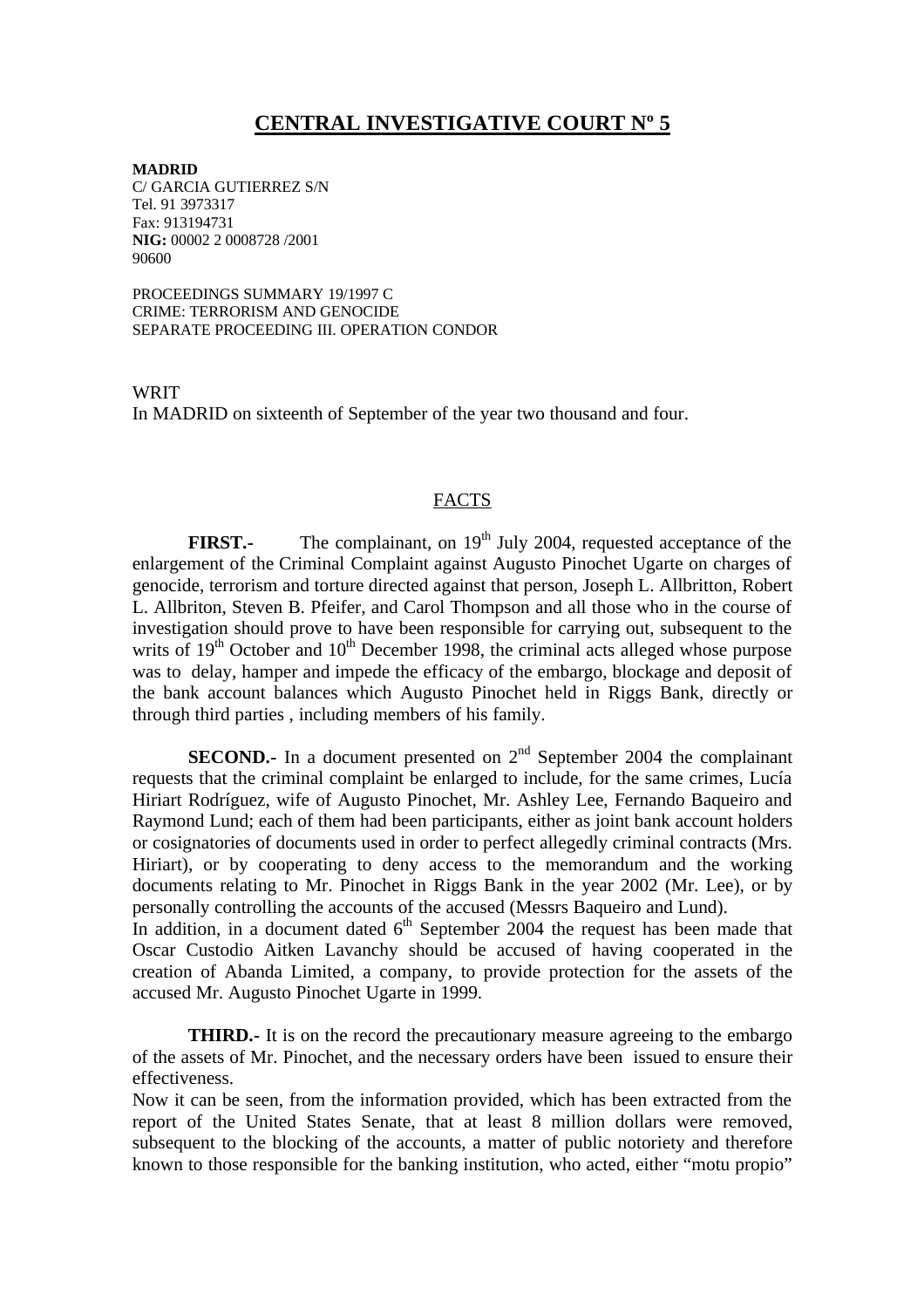to benefit their client or acting on his instructions, on their own or through an intermediate person

## LEGAL REASONINGS

**FIRST.-** The facts which are described in the document which enlarges the criminal complaint and which are taken as reproduced herewith, reveal that, apparently, there was a fraudulent meeting of minds amongst those responsible for Riggs Bank and, in particular, between Joseph L. Allbriton, Robert L. Allbriton, Steven B. Pfeifer and Carol Thompson and the account holder Augusto Pinochet Ugarte and his wife Lucia Hiriart, with Fernando Baqueriro and Raymond Lund providing advice and direction, which led to the withdrawal, in which Mr. Ashley Lee, by concealing information, also played a part, of an important sum of money (8 million US dollars) diverting it from its legal purpose and in violation of an embargo of the Court, which would have been the indemnification of the victims of the crimes hereby pursued (genocide, terrorism, and torture).

This action is, evidently, closely and indissolubly linked to the facts under investigation, for which reason, in accordance with Article 65.1 related to Article 24.3 of the Organic Law of Judicial Power, the jurisdiction is protected by the principle of universal criminal justice, given that the concealment of assets would not exist but for that case and its rulings, and is, therefore, within the judicial framework of this Court. All of this beside the civil responsibility propitiated by such an act because, although no pecuniary responsibilities are directly derived from the concealment of assets, since it is a crime of simple activity, it is a fact that the money has disappeared in detriment of the victims and, for this to have happened, the cooperation was essential of Riggs Bank, whose responsibility will have to be determined by the means of the complaint, within this proceeding or in another proceeding as appropriate as will be decided.

As regards the place of the crime, it was in Spain (it is stated in the report that funds belonging to Mr. Pinochet were transferred with the help of Riggs Bank from other banks in Spain to the United Kingdom), for which reason it can and should be investigated here; and it was also in the United Kingdom, where the accounts were located and from which the quantities concerned were removed; and where there is no indication that an investigation is being carried out; and also in the United States, where the orders originated for the bank operations which provided a safe haven for the balances which were moved, and where accounts in the name of Augusto Pinochet Ugarte were opened and closed; and also in the Bahamas, where those responsible for Riggs Bank helped Augusto Pinochet to create two fictitious offshore companies so that they would appear as the nominal holders of his bank accounts and those of his family; and, finally, in Chile where the money was handed over to Augusto Pinochet (1.9 miilion dollars in cashier cheques between the  $18<sup>th</sup>$  August 2000 and the  $8<sup>th</sup>$  April 2002).

**SECOND.**- As regards the crime of money laundering, it would appear, judging from the information provided in the U.S. Senate report and the sums involved, that the laundering process must have begun several years before these proceedings were initiated in July 1996, particularly if one takes into account the date on which the financial instruments in the Bahamas were constituted (1996). That is, it is probable that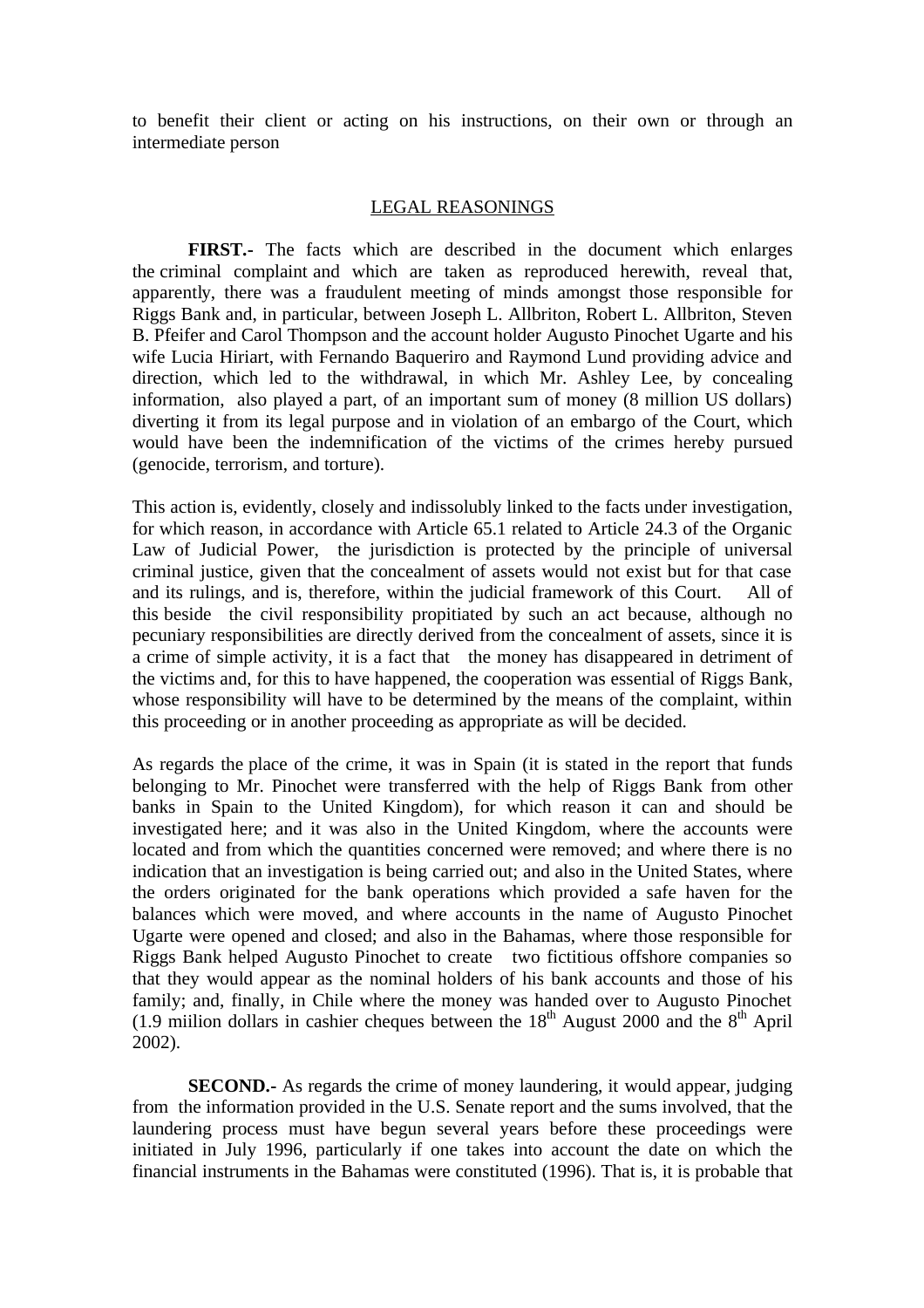a depreciation of assets took place, and this should be investigated and the investigations should be extended over the period in which he held the highest responsibilities in the State from which the imputations made against him in these Proceedings are derived.

This continuity in the activity (initiated when such conduct was not punishable – that is before 1995, the year in which Article 301 of the Penal Code was introduced) was carried out until the year 2002, at least, and is responsible for the fact that linked economic-financial transactions were undertaken by Augusto Pinochet Ugarte, apparently helped by, amongst others, those persons holding responsibility in Riggs Bank, thereby constituting the criminal act referred to, whose investigation – for the same reasons cited in the case of concealment of assets - appertains to this Court.

**THIRD.-** The jurisdiction of this judicial body having been established, the Conventions regulating judicial assistance with Chile and the United States should be applied.

In the first case it should be established whether at present there are proceedings under way in Chile against Augusto Pinochet for the crimes of concealment of assets and money laundering. If the answer is affirmative, Article 42 of the Bilateral Convention governing Extradition and Judicial Assistance, published in the Official Gazette of  $10<sup>th</sup>$ January 1995, will be applicable, in accordance with which "any complaint directed by one of the contracting parties whose objective is to begin proceedings in the courts of the other party" will be transmitted by diplomatic or consular channels.

If and once it is established that no such proceedings are under way, in that case again a complaint, describing the facts, will be filed, requesting compliance with Article 42.2 of the Convention (notifying the action taken on the complaint and providing a copy of the decision).

In the case of the United States, the same applies in respect of those persons, holding responsibilities in Riggs Bank and being nationals of that country, in which part of the allegedly criminal activity was carried out; for that reason the complaint will be filed for the purposes of criminal prosecution, in any case in accordance with Article 19.1 of the Convention on Mutual Judicial Assistance on penal matters between the Kingdom of Spain and the United States of America, in force as from  $30<sup>th</sup>$  June 1993 and in accordance with which "either one of the contracting States may request of the appropriate authorities of the other contracting State that criminal proceedings be initiated provided that both States have jurisdiction to investigate or carry out judicial proceedings…"

**FOURTH.-** In the documents related to the enlargment of the criminal complaint dated  $19<sup>th</sup>$  July 2004, a number of decisions are requested of a penal and civil nature, to which full replies are required as provided for in Articles 13, 311, 589 and subsequent Articles of the Criminal Proceeding Law, based on the writs related to the adoption of preventive measures of 19.10.98 and 10.12.98 and the indictment writ of this last date. In this regard there is an obligation to carry out the actions requested, transmitting appropriate communications; also adopting such cautionary measures as are necessary to ensure the payment of indemnities to those who are entitled to them, and which are derived not from the concealment of assets but from those preventive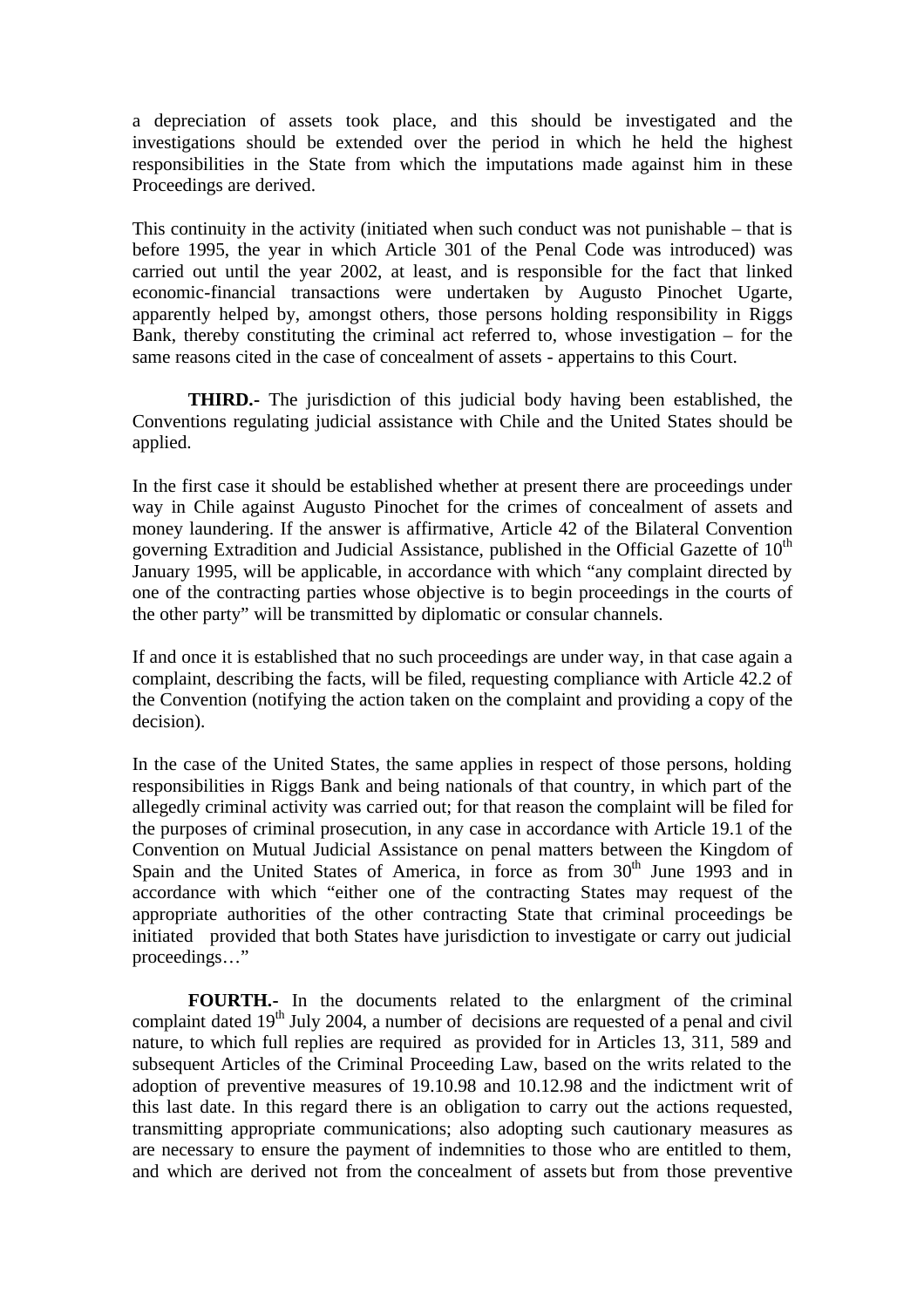measures imposed in 1998, and evaded by some of those persons whose imputation is requested, and who must answer this charge in civil terms in that they were accomplices of necessity in the disappearance of the funds with which some part of the indemnities which, in justice, are due, could have been paid.

As regards the penal imputation, the same action should be taken, for the same reasons and arguments, against Don Oscar Custodio Aitken Lavanchy, in the guise of accomplice, who, according to a document dated  $6<sup>th</sup>$  September 2004, helped Augusto Pinochet Ugarte to create a shell company Abanda Limited in 1999 domiciled in the British Virgin Islands to safeguard the assets which this Court had agreed to distrain.

**FIFTH.-** In accordance with Articles 757 and 726.6 of the Criminal Proceeding Laws there is an obligation to accede to the request that a separate proceeding should be created in a form to be determined.

In addition to what has been said and taking into account the articles cited and also those of more general application

## **RESOLVE:**

1. To enlarge the criminal complaint presented by the barister Mr. Juan Miguel Sánchez Masa, representing the President Allende Foundation, who is exercising the actio popularis, and also by Doña Josefina Llidó Mengual, Doña María Alsina Bustos, and Doña Laura González-Vera and the other parties who exercise the private prosecution, for the concealment of assets and money laundering against:

- 1. Augusto Pinochet Ugarte, Chilean citizen
- 2. Lucia Hiriart Rodríguez, Chilean citizen
- 3. Joseph L. Allbriton, citizen of the United States of America
- 4. Robert L. Allbritton, citizen of the United States of America
- 5. Steven B.P. Pheiffer, citizen of the United States of America
- 6. Carol Thompson, citizen of the United States of America
- 7. Mr. Ashley Lee, citizen of the United States of America
- 8. Fernando Baqueiro
- 9. Raymond Lund
- 10. Oscar Custodio Aitken Lavanchy, Chilean citizen.

2. To present a complaint, describing the facts in relation to each of these persons, to the respective jurisdictions of Chile and the United States, in accordance with the nationality and the place in which the allegedly criminal action was carried out, requiring of the complainant that he specify the nationalities and locations of all the newly accused persons at the time of the events.

3. To make known this decision and such additional facts as are necessary by appropriate diplomatic channels.

4. To request of the specified judicial Authorities that they inform this Court of action taken in relation to this complaint; in the meantime proceedings will continue here against those persons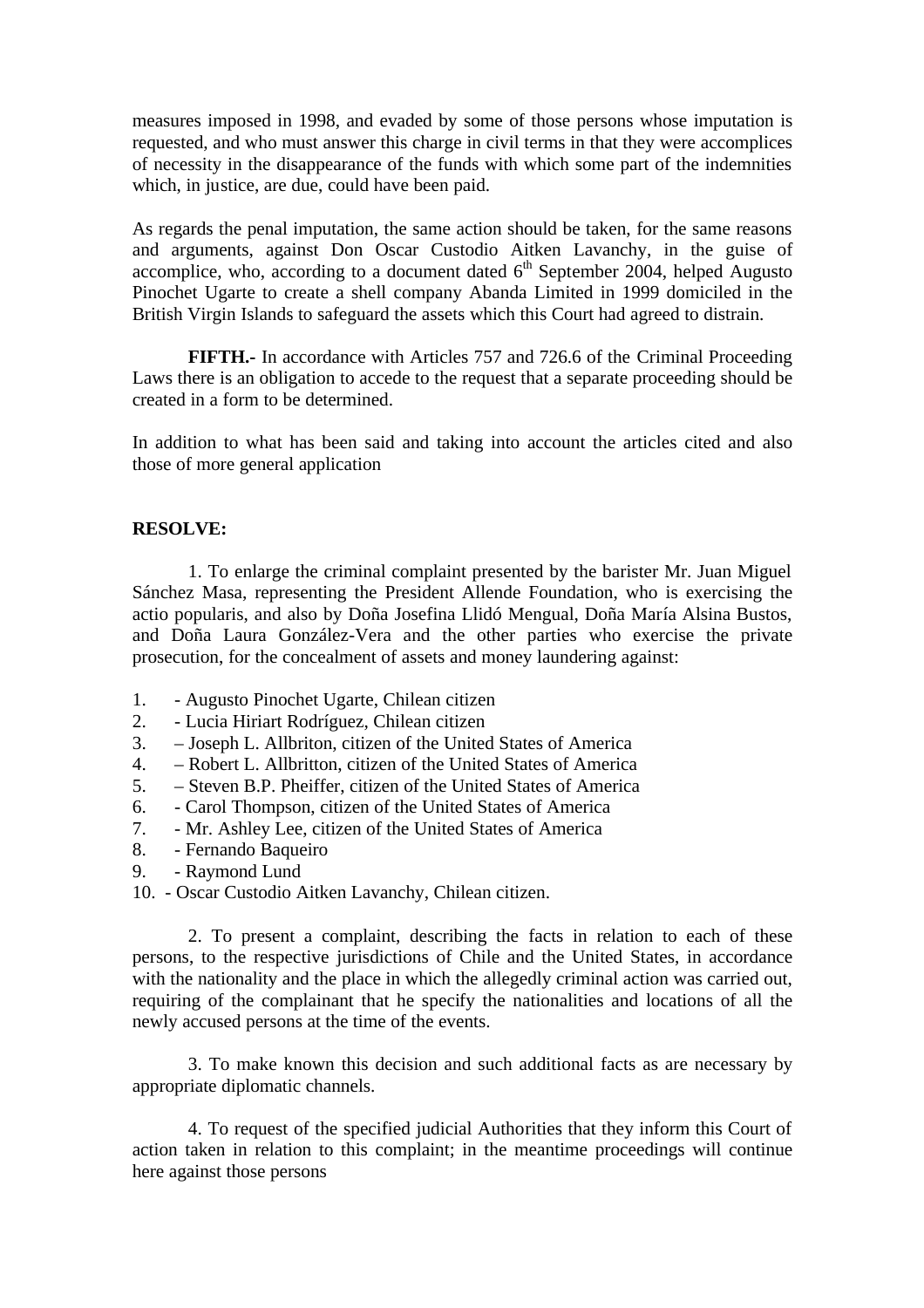5. To declare the subsidiary civil responsibility of Riggs Bank in the amount of 10.266.000 US dollars (10.300.000 euros), and also of the other persons who were involved in the withdrawal of the concealed assets.

6. To undertake the following actions:

A) to direct a judicial instruction to the Bank of Spain requiring that they inform this Court of any bank account of which they could have knowledge whose holder is or represents, or has been or has represented: Augusto Pinochet Ugarte; Ashburton Company Ltd. or Althorp Investment Co. Ltd.

B) to send Letters Rogatory:

1. To the Attorney General of the United States (Director, Office of International Affairs, Criminal Division, US Department of Justice, Washington DC 20530) in order that:

- a. he make available for this case all the documents and reports in the possession of the Permanent Sub-Committee On Investigations of the Committee on Governmental Affairs of the U.S. Senate and in the possession of the U.S. Federal Bank regulators, relative to accounts and assets whose proprietor is Augusto Pinochet Ugarte, directly or through the members of his family cited in "Fact, Second", or through companies under his control, in particular Ashburton Company Ltd. and Althorp Investrment Co. Ltd.
- b. he impose embargos, blockages and deposits of all the balances held in insurance policies, insurance contracts of any kind, securities, promissory notes, rights and credits of every kind, including bank accounts and/or deposits, investment funds, certificates of deposit which Augusto Pinochet Ugarte may possess in the United States, directly or through third parties and members of his family;
- c. he authorise this Court to take statements from the managers and employees of Riggs Bank Joseph L. Allbritton, Robert L. Allbritton, Steven B. Pfeiffer and Carol Thompson;
- d. he impose a preventive embargo on the assets of the accused Joseph L. Allbritton, Robert L. Allbritton, Steven B. Pfeiffer and Carol Thompson, and of Riggs Bank N.A. of Washington D.C. and Riggs National Corporation – as having subsidiary civil responsibility - until payment of the sum determined by the Court as a surety.

For the purposes of taking declarations (item c), the assistance of the judicial commission and the parties involved is requested.

As regards the embargo requested in item d), this will be for the sum specified as surety and will be in accordance with the bilateral Convention referred to in this declaration.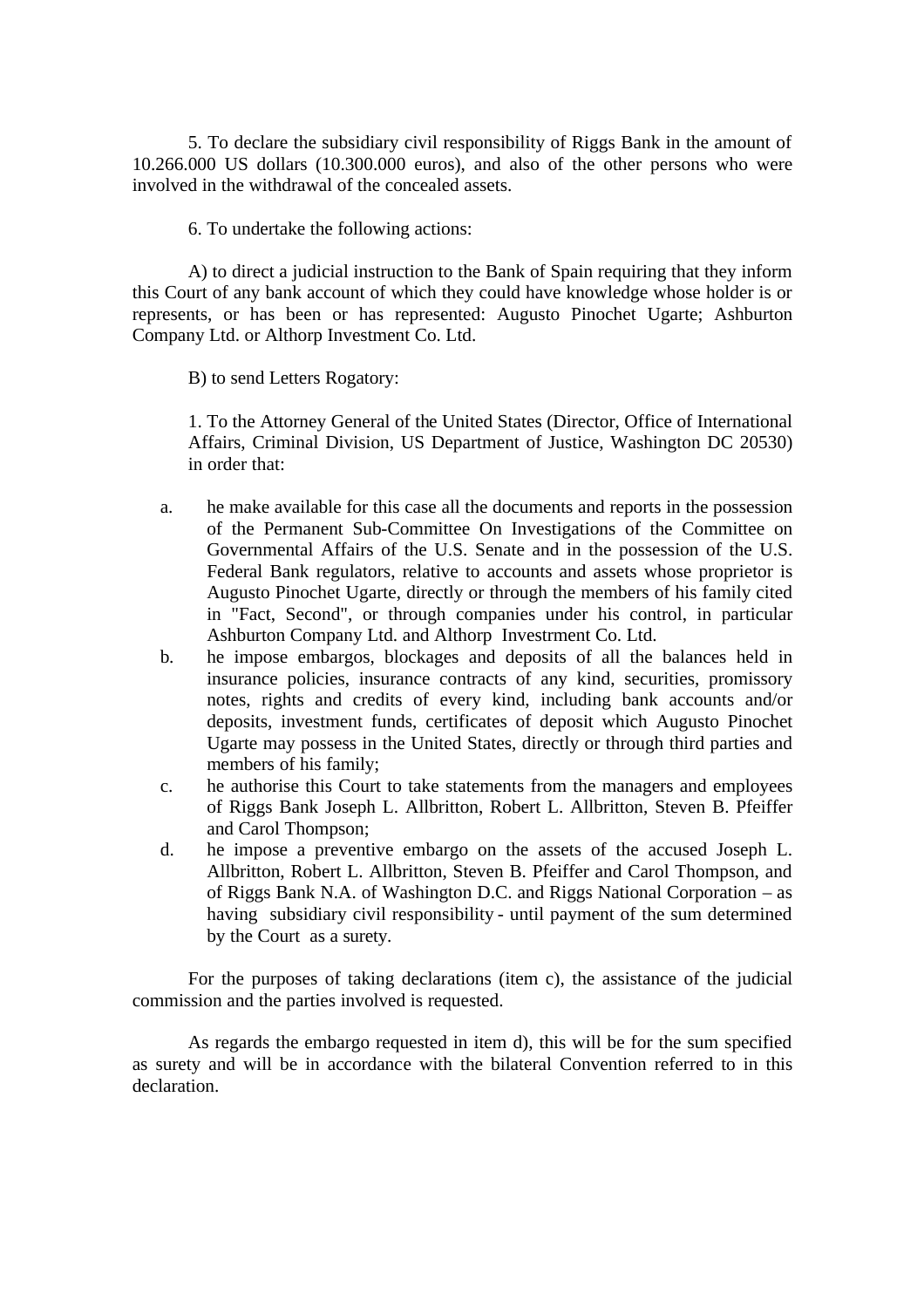2. To the authorities of the United Kingdom in order that:

- they make available to this Court all the information in their possession about the accounts, open or closed, in Riggs Bank Europe Ltd., with head office in London, in which Augusto Pinochet Ugarte appears as proprietor, directly or through the members of his family cited in "Facts, Second", or of companies under his control, in particular Ashburton Company Ltd. and Althorp Investment Co. Ltd.;
- they impose embargos, blockages and deposits of all the balances held in insurance policies, insurance contracts of any kind, securities, promissory notes, rights and credits of every kind, including bank accounts and/or deposits, investment funds, certificates of deposit which Augusto Pinochet Ugarte may possess in the United Kingdom, directly or through third parties and members of his family;
	- 3. To the authorities of the Bahamas in order that:
- they make available to this Court all the information in their possession about the accounts, open or closed, in Riggs Bank Europe Ltd., with head office in London, in which Augusto Pinochet Ugarte appears as proprietor, directly or through the members of his family cited in "Facts, Second", or of companies under his control, in particular Ashburton Company Ltd. and Althorp Investment Co. Ltd, Riggs Bank & Trust Company (Bahamas) Ltd., now Riggs Bank in the Bahamas.;
- they impose embargos, blockages and deposits of all the balances held in insurance policies, insurance contracts of any kind, securities, promissory notes, rights and credits of every kind, including bank accounts and/or deposits, investment funds, certificates of deposit which Augusto Pinochet Ugarte may possess in the Bahamas, directly or through third parties and members of his family;

7. To carry out the actions requested in the document dated  $2<sup>nd</sup>$  September 2004, consisting of:

- A) Constitute separate proceedings to carry forward the matters related to the present crimes of concealment of assets and money laundering which will begin with affidavit from the writs of 19-10-1998 and 10-12-1998, together with this resolution and all the documents presented which have been cited within it.
- B) Make known this resolution, providing a copy of the criminal complaint, to the accused cited in the "Resolve" part of this Resolution by means of consular channels in the case of those who have Chilean nationality and by diplomatic channels in the case of those who reside in the United States, together with the complaint presented to those authorities as referred to in point 1 of this "Resolve" section.

8. To carry out the actions referred to in point IX (page 20) of the document dated 2nd September 2004.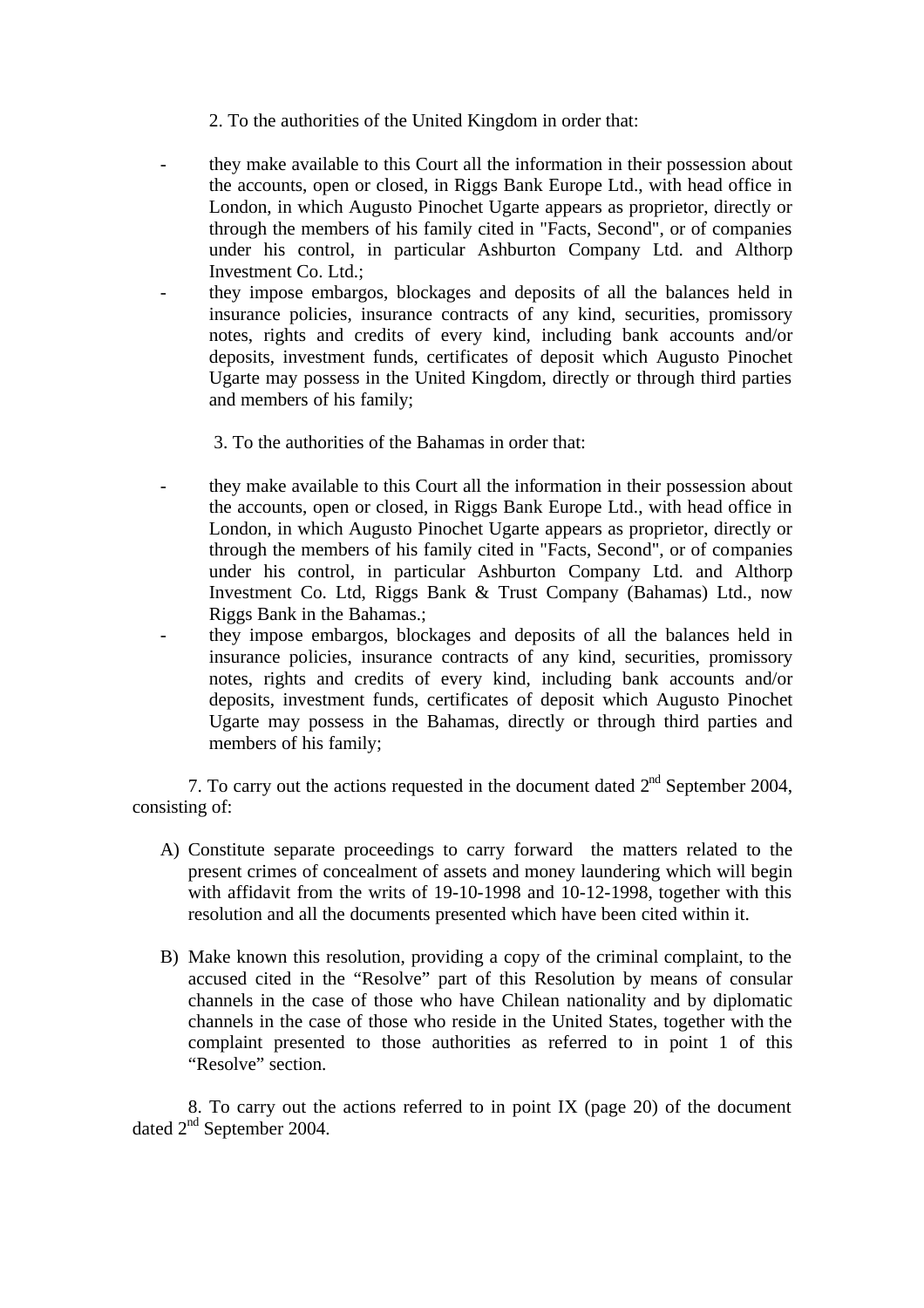- A) Order that the HSBC Bank and the Banco de Santander, whose address, in both cases, is Plaza de Canalejas,  $N^{\circ}$  1, Madrid 28014, inform this Court of any bank account of which that Bank has knowledge in any of the branches of the Banco de Santander in Spain, Chile or any other country, even if such accounts have been closed, whose holder is or represents, or was and represented: Augusto Pinochet Ugarte and/or A. Ugarte; Ashburton Company Limited; Althorp Investment Company Ltd.; Belview International; Belview Inc.; Belview S.A., subsidiary of Belview Inc; the spouse of that person, Lucia HIRIART RODRIGUEZ and/or L.Hiriart; and his sons, daughters and sons-inlaw, Ines Lucia Pinochet Hiriart, married to Julio Ponce Lerou, Augusto Osvaldo Pinochet Hiriart, Maria Veronica Pinochet Hiriart Pinochet Hiriart, married to Hernán García Barzelato, Marco Antonio Pinochet Hiriart, Jacqueline Marie Pinochet Hiriart, married to Iván Noguera.
- B) Repeat the Letters Rogatory which were presented before, as part of the present case, to the United States of America, United Kingdom, Canada and Bermuda.
- C) Send Letters Rogatory to Gibraltar, Channel Islands, Bahamas, Bermuda, Cayman, Virgin Islands, Holland and Dutch Antilles for the alleged crimes of money laundering, concealment of assets, terrorism, genocide, torture, specifying within the proceedings the facts revealed by the report of the Senate of the United States of America dated 15.7.2004, the acts of terrorism carried out in Buenos Aires in September 1974 (assassination of General Prats and his wife Sofia Cuthbert); the attack in Rome in September 1975 against Don Bernardo Leighton and his wife, Doña Anita Fresno; the assassination in Washington D.C. in September 1976 of Don Orlando Letelier and Mrs. Ron Moffit, the continuous character of the crimes, the total figures of deaths, forced-disappearances and of the tortured cited in the Indictment of  $10<sup>th</sup>$ December 1998, always for the purpose of clarifying the source or destiny of the funds in Riggs Bank, in order that:
- they make available to this Court all the information which they possess regarding the accounts, open or closed, whose holder is shown as Augusto Pinochet Ugarte, and/or A Ugarte, directly or through the members of his family who have been cited above or through companies controlled by him, in particular under the names of Ashburton Company Ltd., Althorp Investment Co. Ltd.; Belview International; Belview Inc.; Belview S.A, subsidiary of Belview Inc.;
- they order the embargo, blockage and deposit of all balances held in insurance policies, insurance contracts of any kind, securities, promissory notes, rights and credits of every kind, including bank accounts and/or deposits, investment funds, certificates of deposit, shares, stocks, certificates and any other financial asset which Augusto Pinochet Ugarte may possess directly or through third parties and members of his family and/or Ashburton Company Ltd., Althorp Investment Co. Ltd., Belview International; Belview Inc.; Belview S.A., subsidiary of Belview Inc.;
- they identify the origin and destination of any funds, should they locate any accounts, open or closed, or financial assets, even if such assets have been